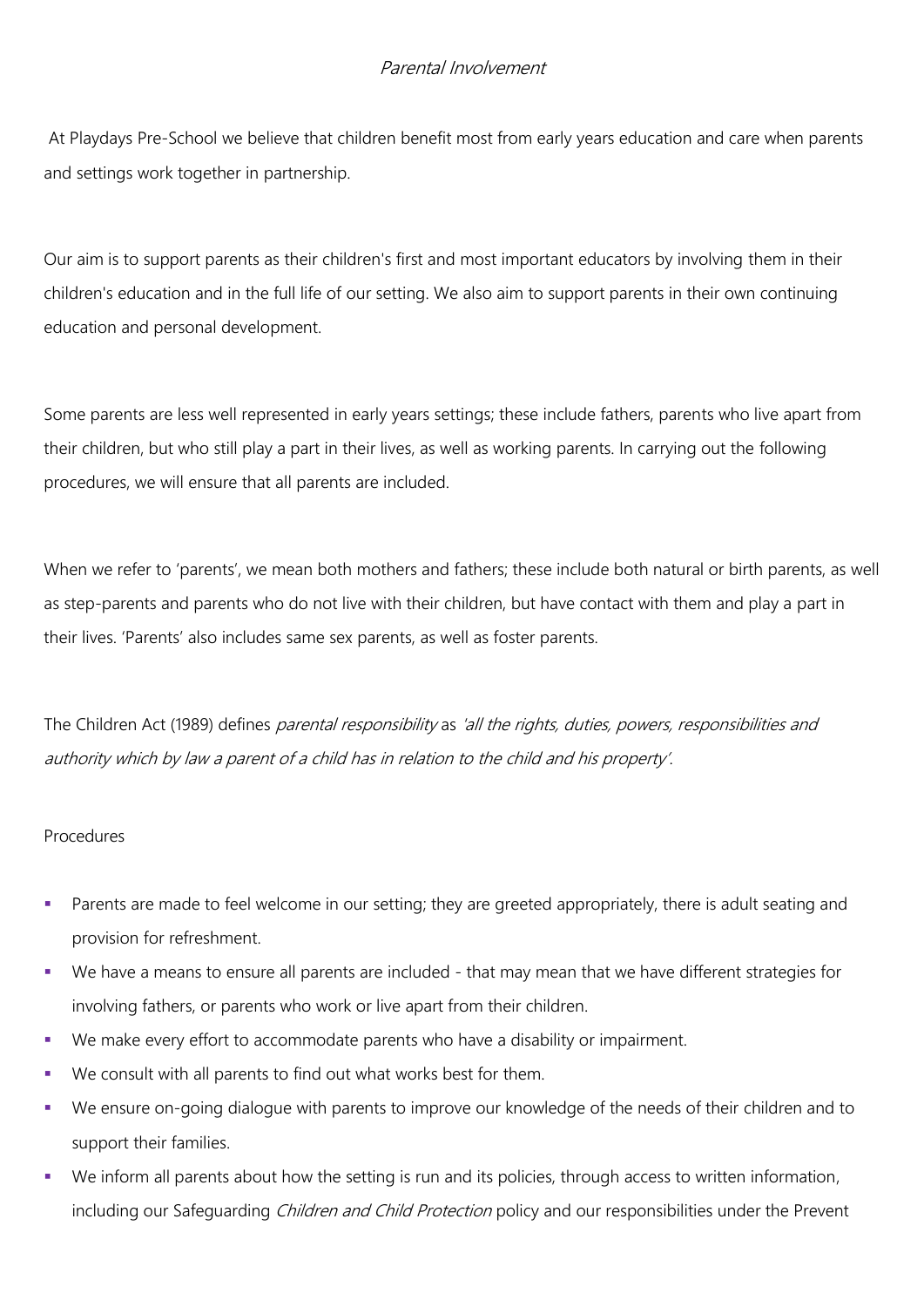Duty, and through regular informal communication. We check to ensure parents understand the information that is given to them.

- Information about a child and his or her family is kept confidential within our setting. We provide you with a privacy notice that details how and why we process your personal information. The exception to this is where there is cause to believe that a child may be suffering, or is likely to suffer, significant harm, or where there are concerns regarding child's development that need to be shared with another agency.
- We will seek parental permission unless there are reasons not to in order to protect the safety of the child. Reference is made to our Information Sharing Policy on seeking consent for disclosure.
- We seek specific parental consent to administer medication, take a child for emergency treatment, take a child on an outing and take photographs for the purposes of record keeping.
- The expectations that we make on parents are made clear at the point of registration.
- We make clear our expectation that parents will participate in settling their child at the commencement of a place according to an agreed plan.
- We seek parents' views regarding changes in the delivery of our service.
- Parents are actively encouraged to participate in decision making processes according to the structure in place within our setting.
- We encourage parents to become involved in the social and cultural life of the setting and actively contribute to it.
- As far as possible our service is provided in a flexible way to meet the needs of parents without compromising the needs of children.
- We provide sufficient opportunity for parents to share necessary information with staff and this is recorded and stored to protect confidentiality.
- Our key persons meet regularly with parents to discuss their child's progress and to share concerns if they arise.
- Where applicable, our key persons work with parents to carry out an agreed plan to support special educational needs.
- Where applicable, our key persons work with parents to carry out any agreed tasks where a Protection Plan is in place for a child.
- We involve parents in the shared record keeping about their children either formally or informally and ensure parents have access to their children's written developmental records.
- We provide opportunities for parents to contribute their own skills, knowledge and interests to the activities of the setting.